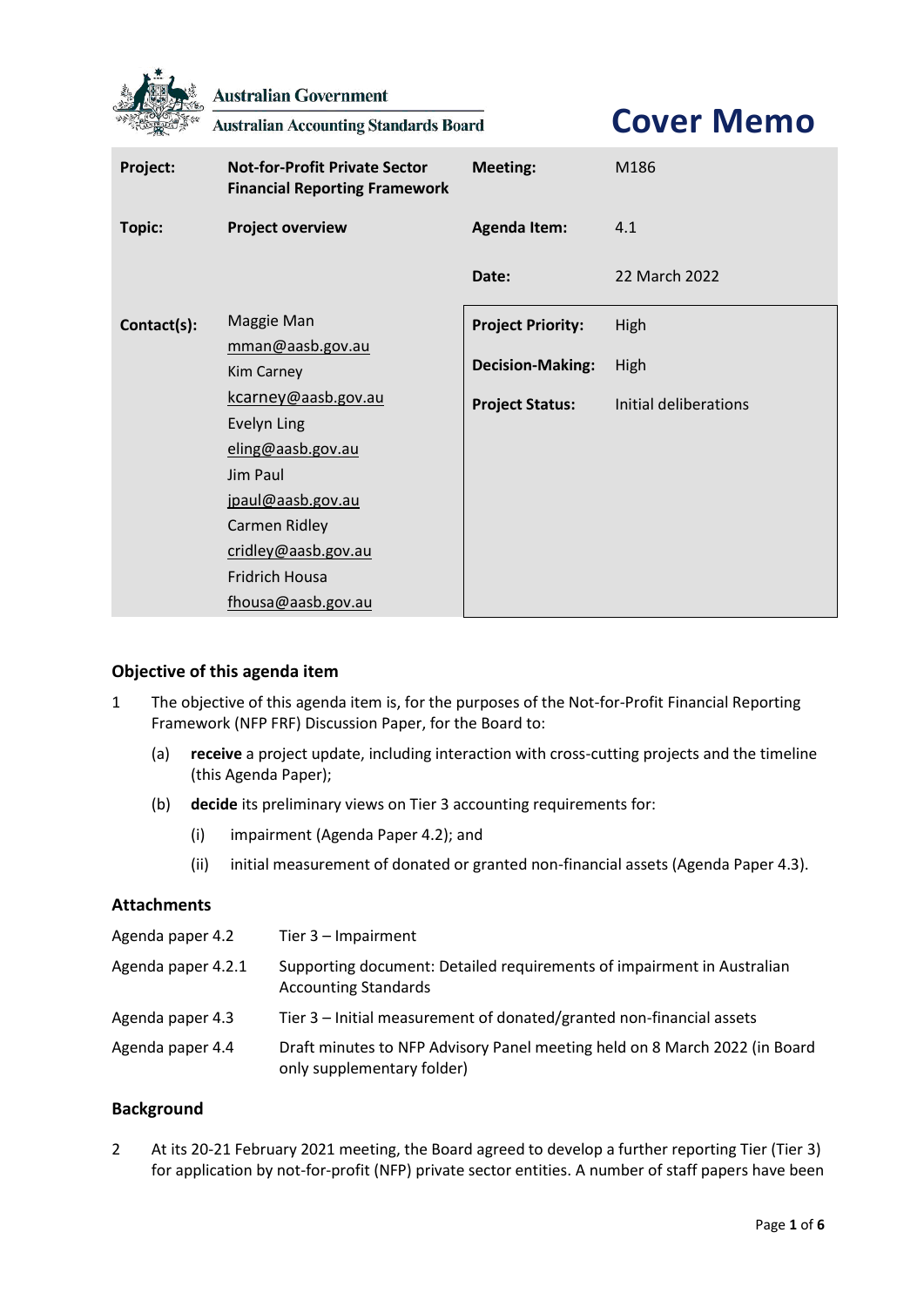presented, including the approach to simplification agreed by the Board at its 4 August 2021 Board meeting (Minutes of the 182nd [meeting of the AASB\)](https://aasb.gov.au/media/fsblvmin/aasbapprovedminutesm182_4aug21.pdf) as presented in [Appendix A](#page-5-0) **– [Approach to simplification agreed by the Board at its 4 August 2021 Board meeting](#page-5-0)**. The Board has decided on a number of tentative decisions to date in developing the Tier 3 accounting requirements. These decisions are summarised in *[The Not-for-Profit Private Sector Financial](https://aasb.gov.au/media/q5tnhuqy/ps_afr-nfp_03-01.pdf)  [Reporting Framework Project](https://aasb.gov.au/media/q5tnhuqy/ps_afr-nfp_03-01.pdf) Summary*.

## *Tier 3 Impairment (Agenda Paper 4.2)*

3 Agenda Paper 4.2 provides the Board with the staff analysis and recommendations on Tier 3 reporting requirements for impairment of non-financial assets and inventory, including which non-financial assets should be subject to impairment testing, when impairment testing should be required how impairment testing should be performed.

# *Tier 3 Initial measurement of donated or granted non-financial assets (Agenda Paper 4.3)*

4 Agenda Paper 4.3 outlines staff analysis and recommendations on possible Tier 3 proposals for the accounting requirements for the initial measurement of assets acquired at significantly less than fair value, including inventory and volunteer services.

# **Project update**

#### *Stakeholder outreach update*

- 5 The AASB NFP Project Advisory Panel met on 8 March 2022 (Agenda item 4.4). At that meeting, staff sought to obtain Panel members' input into initial staff considerations on the topics that staff planned to discuss with the Board at its April and May 2022 meetings:
	- (a) Tier 3 reporting requirements on impairment (as referenced in Agenda Paper 4.2 paragraph 26);
	- (b) Tier 3 reporting requirements on financial instruments; and
	- (c) staff preliminary thinking on revenue/income for commercial activities and the options for simplifying income/revenue for grants/donations/bequests.

Staff have incorporated the feedback into the respective staff analysis. Staff will continue to seek feedback from the NFP Project Advisory Panel throughout the project.

6 Staff have also provided project updates to the HLB Mann Judd NFP Community and the Australian Charities and Not-for-Profits Commission (ACNC) Advisor Forum.

#### *Project environmental update including interaction with cross cutting projects*

| <b>Project and other</b><br><b>Updates</b> | <b>Update</b>                                                                                                                                                                                                                      |
|--------------------------------------------|------------------------------------------------------------------------------------------------------------------------------------------------------------------------------------------------------------------------------------|
| Discussion with                            | Staff further engaged with regulators, provided an update and specifically discussed the                                                                                                                                           |
| regulators                                 | interaction of the respective requirements in their jurisdiction. A summary of each discussion is                                                                                                                                  |
|                                            | as follows:                                                                                                                                                                                                                        |
|                                            | Office of Registrar of Indigenous Corporation (ORIC)                                                                                                                                                                               |
|                                            | The Corporations (Aboriginal and Torres Strait Islander) Act 2006 (Cwlth) require ORIC<br>corporations to prepare financial statements in accordance with the Australian Accounting<br>Standards.                                  |
|                                            | Whilst the Australian Accounting Standards may not specify reporting thresholds, the<br>$\bullet$<br>Registrar can provide further guidance to ORIC corporations about the types of financial<br>statements that must be prepared. |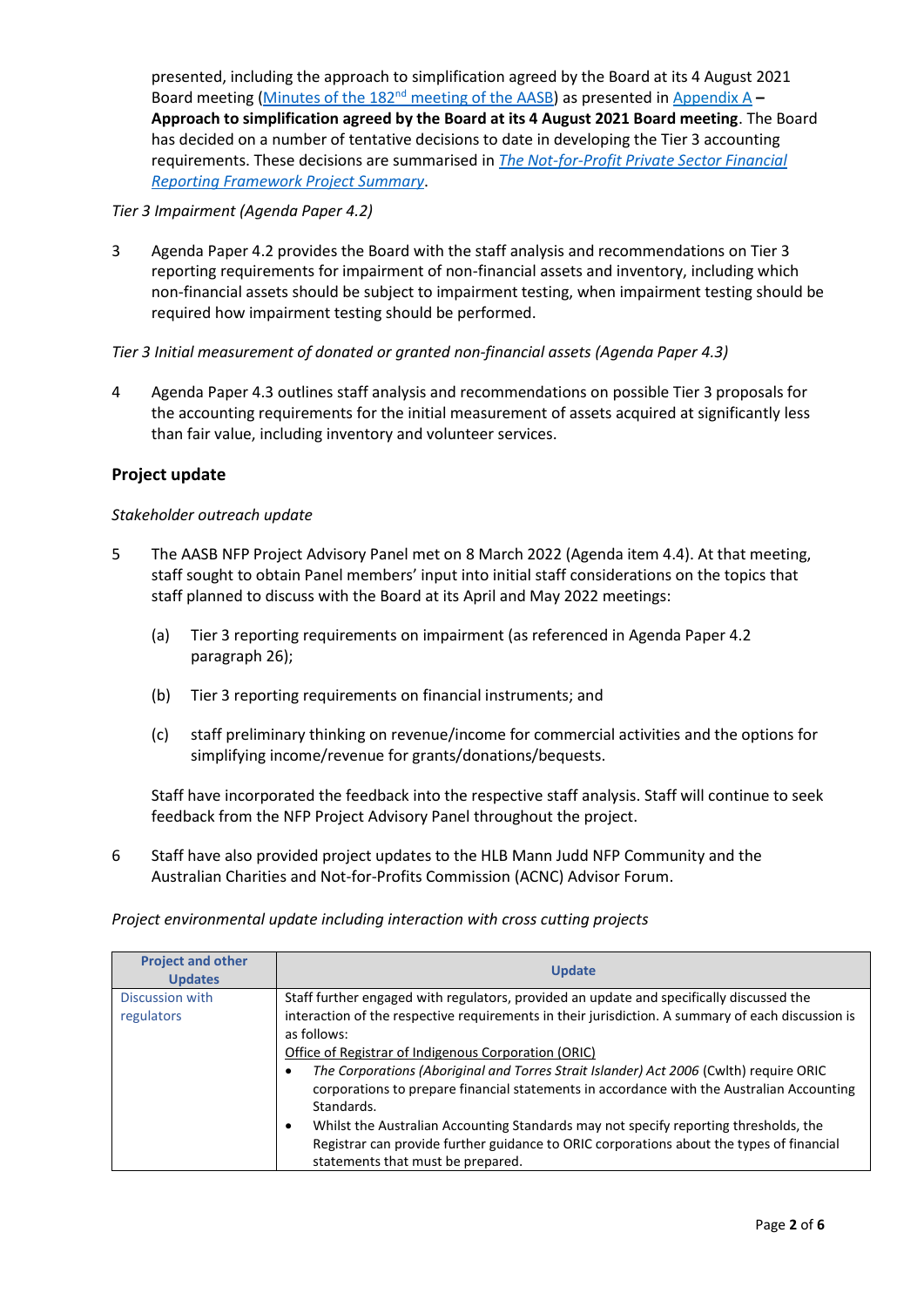|                                                                      | ORIC specifically noted one of the Tier 3 reporting proposals to allow the choice for Tier 3<br>$\bullet$<br>entities to prepare consolidated financial statements or separate financial statements with<br>disclosures of the entity's significant relationships. ORIC's preliminary view is that there are<br>particular types of ORIC corporations where consolidated financial statements must be<br>required.<br>While ORIC noted that service performance reporting does provide useful information,<br>٠<br>they did not consider this as a high priority.                                                                                                                                                                                                                                                                                                                                                                                                                                                                                                                                                                                                                                                                                                                                                                                                                                                                                                                                                                                                                                                                                                                                                                                                                                                                                                                                                                                                                                                                                                                                                                                                                                                                                                    |
|----------------------------------------------------------------------|----------------------------------------------------------------------------------------------------------------------------------------------------------------------------------------------------------------------------------------------------------------------------------------------------------------------------------------------------------------------------------------------------------------------------------------------------------------------------------------------------------------------------------------------------------------------------------------------------------------------------------------------------------------------------------------------------------------------------------------------------------------------------------------------------------------------------------------------------------------------------------------------------------------------------------------------------------------------------------------------------------------------------------------------------------------------------------------------------------------------------------------------------------------------------------------------------------------------------------------------------------------------------------------------------------------------------------------------------------------------------------------------------------------------------------------------------------------------------------------------------------------------------------------------------------------------------------------------------------------------------------------------------------------------------------------------------------------------------------------------------------------------------------------------------------------------------------------------------------------------------------------------------------------------------------------------------------------------------------------------------------------------------------------------------------------------------------------------------------------------------------------------------------------------------------------------------------------------------------------------------------------------|
|                                                                      | <b>NSW Fair Trading</b><br>The Associations Incorporation Act 2009 (NSW) requires Tier 1 associations (total revenue<br>$\bullet$<br>>= \$250,000 or current assets >\$500,000) to prepare financial statements in accordance<br>with the Australian Accounting Standards, as such Tier 2 Associations (total revenue<br><\$250,000 or current assets < \$500,000) will not be impacted by the NFP FRF project.<br>NSW Fair Trading will assess the impact of AASB not specifying reporting thresholds in the<br>$\bullet$<br>Australian Accounting Standards for Tier 1 associations if the Associations Incorporation Act<br>2009 remains unchanged, noting that current NSW incorporated associations can select the<br>type of financial statements that an entity prepares (based on the reporting entity<br>concept).<br>While noting ACNC thresholds have changed, NSW Fair Trading will continue to accept<br>٠<br>financial statements prepared in accordance with ACNC reporting requirements as meeting<br>the NSW legislative requirements.                                                                                                                                                                                                                                                                                                                                                                                                                                                                                                                                                                                                                                                                                                                                                                                                                                                                                                                                                                                                                                                                                                                                                                                                              |
|                                                                      | Consumer Affairs Victoria (CAV)<br>The Associations Incorporation Reform Act 2012 (VIC) requires Tier 2 (total revenue<br>$\bullet$<br>between \$250,000 and \$1 million) and Tier 3 (total revenue more than \$1 million)<br>associations to prepare financial statements in accordance with the Australian Accounting<br>Standards. As such, Tier 1 Associations (total revenue less than \$250,000) will not be<br>impacted by the NPF FRF project.<br>CAV noted the impact of AASB not specifying reporting thresholds in the Australian<br>$\bullet$<br>Accounting Standards if their legislation remains unchanged, and noted that education<br>guidance should be developed by the AASB on the different requirements between the<br>tiers of general purpose financial statements.<br>While noting changes to ACNC thresholds, CAV will continue to accept financial statements<br>$\bullet$<br>prepared in accordance with ACNC reporting requirements as meeting the VIC legislative<br>requirements.                                                                                                                                                                                                                                                                                                                                                                                                                                                                                                                                                                                                                                                                                                                                                                                                                                                                                                                                                                                                                                                                                                                                                                                                                                                      |
| NZASB's post-<br>implementation review<br>(PIR) of Tier 3 and Tier 4 | At its NZASB Board meeting in February 2022, the NZASB Board considered and provided<br>feedback on four draft exposure drafts and accompanying Invitations to Comment proposing<br>amendments to the Tier 3 and Tier 4 PBE Standards for both the NFP and Public Sector versions<br>of the Standards. At this meeting, it was tentatively decided:<br>At its NZASB Board meeting in February and March 2022, the NZASB Board considered and<br>٠<br>provided feedback on four draft Exposure Drafts and accompany Invitations to Comments<br>proposing amendments to the Tier 3 and Tier 4 PBE Standards for both the NFP and Public<br>Sector versions of the Standards. At these meetings, it was decided:<br>the revenue recognition model should be to recognise revenue as or when expectations<br>$\bullet$<br>over use are satisfied (either over time, or at point in time) with appropriate guidance to be<br>developed and to clarify that expectation is documented when it has been agreed in<br>writing (or there is some other form of evidence to demonstrate this agreement) and that<br>expectation should specify how or when the funds will be used;<br>remove references to readily obtainable current value where entity subsequently revalue<br>٠<br>PP&E and instead require a valuation by a suitably qualified independent valuer or local<br>council rateable value to be used for this purpose. Donated assets that are heritage or<br>specialised assets can continue to be measured at readily obtainable current value (e.g. this<br>maybe an insurance value) on initial recognition. For donated assets that is land/building is<br>measured based on council rates valuation.<br>to remove reference to 'minimum' and require the listed categories in the Standard to be<br>٠<br>presented separately where applicable and emphasising further disaggregation should be<br>provided in the notes to the financial statements<br>proposed effective date of Standard for periods beginning on or after 1 April 2024<br>$\bullet$<br>subject to editorial and other changes discussed at the March 2022 meeting, the NZASB<br>$\bullet$<br>Board approved the ITC and EDs for Tiers 3 and 4 for private and public sector entities. |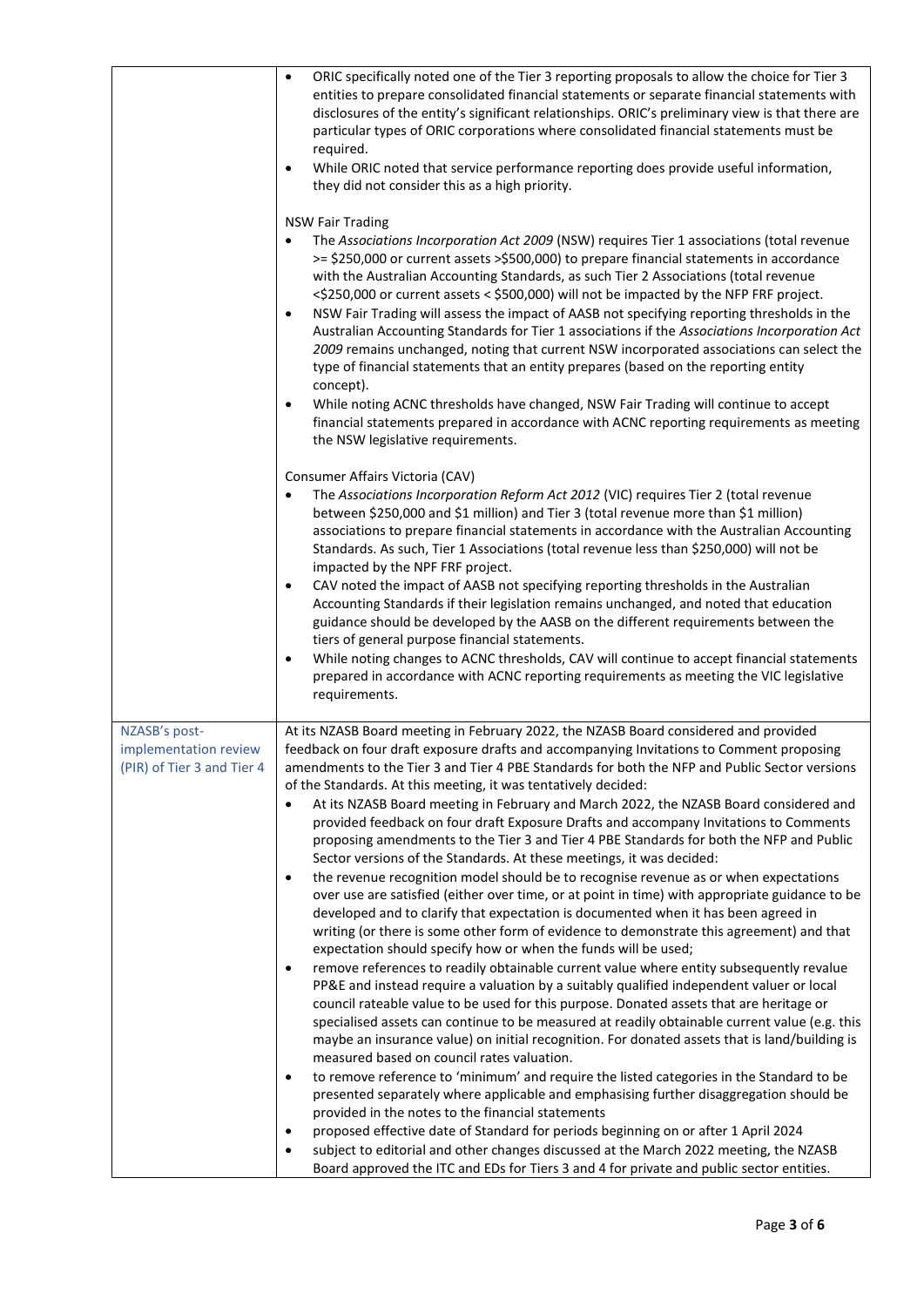|                                                                               | Staff note that the AASB Board, at its 23-24 February 2022 Board meeting, decided to propose                                                                                                                                                                                                                                                                                                                                                                                                                                                                                                                                                                                                                                                                                                                                                                                                                                                                                                                                                                                                                                                                                                                                                                                                                                                                                                                                                                                                                                                                                                                                                                                                                                                                                                                                                                                                                                                                                                                                                                                                                                                                                                                                                                                                                                                                                                                                                                                                                                                                                                                                                                                                                                                                                                                                                                                                                                                                                                                                |
|-------------------------------------------------------------------------------|-----------------------------------------------------------------------------------------------------------------------------------------------------------------------------------------------------------------------------------------------------------------------------------------------------------------------------------------------------------------------------------------------------------------------------------------------------------------------------------------------------------------------------------------------------------------------------------------------------------------------------------------------------------------------------------------------------------------------------------------------------------------------------------------------------------------------------------------------------------------------------------------------------------------------------------------------------------------------------------------------------------------------------------------------------------------------------------------------------------------------------------------------------------------------------------------------------------------------------------------------------------------------------------------------------------------------------------------------------------------------------------------------------------------------------------------------------------------------------------------------------------------------------------------------------------------------------------------------------------------------------------------------------------------------------------------------------------------------------------------------------------------------------------------------------------------------------------------------------------------------------------------------------------------------------------------------------------------------------------------------------------------------------------------------------------------------------------------------------------------------------------------------------------------------------------------------------------------------------------------------------------------------------------------------------------------------------------------------------------------------------------------------------------------------------------------------------------------------------------------------------------------------------------------------------------------------------------------------------------------------------------------------------------------------------------------------------------------------------------------------------------------------------------------------------------------------------------------------------------------------------------------------------------------------------------------------------------------------------------------------------------------------------|
|                                                                               | in the DP to remain unchanged the current requirements to subsequently measure investment                                                                                                                                                                                                                                                                                                                                                                                                                                                                                                                                                                                                                                                                                                                                                                                                                                                                                                                                                                                                                                                                                                                                                                                                                                                                                                                                                                                                                                                                                                                                                                                                                                                                                                                                                                                                                                                                                                                                                                                                                                                                                                                                                                                                                                                                                                                                                                                                                                                                                                                                                                                                                                                                                                                                                                                                                                                                                                                                   |
|                                                                               | property and PP&E at fair value in accordance with AASB 13 Fair Value Measurement where an                                                                                                                                                                                                                                                                                                                                                                                                                                                                                                                                                                                                                                                                                                                                                                                                                                                                                                                                                                                                                                                                                                                                                                                                                                                                                                                                                                                                                                                                                                                                                                                                                                                                                                                                                                                                                                                                                                                                                                                                                                                                                                                                                                                                                                                                                                                                                                                                                                                                                                                                                                                                                                                                                                                                                                                                                                                                                                                                  |
|                                                                               | entity elects to revaluate their assets.                                                                                                                                                                                                                                                                                                                                                                                                                                                                                                                                                                                                                                                                                                                                                                                                                                                                                                                                                                                                                                                                                                                                                                                                                                                                                                                                                                                                                                                                                                                                                                                                                                                                                                                                                                                                                                                                                                                                                                                                                                                                                                                                                                                                                                                                                                                                                                                                                                                                                                                                                                                                                                                                                                                                                                                                                                                                                                                                                                                    |
| <b>Second Comprehensive</b><br>Review of the IFRS for<br><b>SMEs Standard</b> | IASB is currently in the process of assessing whether to align the IFRS for SMEs Standard with<br>IFRS Standards, and is working towards publishing an exposure draft proposing amendments to<br>the IFRS for SMEs Standard for new requirements that are in the scope of the review. The IASB<br>met on 23 February 2022 and tentatively decided:<br>to retain unchanged the incurred loss model in Section 11 Basic Financial Instruments of<br>the IFRS for SMEs Standard for trade receivables and contract assets within the scope of<br>Section 23 Revenue of the IFRS for SMEs Standard, and to propose amendments to require<br>an SME to use an expected credit loss model for all other financial assets measured at<br>amortised cost. Impairment of equity instrument measured at cost remains unchanged;<br>to propose amendments to align Section 23 of IFRS for SMEs Standard with IFRS 15<br>٠<br>Revenue from Contracts with Customers with simplifications for:<br>contract modifications - requirement to account for a contract modification on either<br>$\circ$<br>prospective basis or cumulative catch up basis;<br>series of distinct goods or services - permitted to account for the promise to transfer<br>$\circ$<br>a series of distinct goods or services that are substantially the same and that have the<br>same pattern of transfer to the customer as separate obligations if the amount of<br>consideration varies in a way that corresponds with the value of the distinct goods or<br>services transferred to the customer;<br>performance obligation terminology - IFRS for SMEs Standard would require an SME<br>$\circ$<br>to identify each 'promise to transfer a distinct good or service, or bundle of goods or<br>services';<br>constraining estimates of variable considerations - requirement to recognise variable<br>$\circ$<br>considerations only if it is highly probable that the variable amount will be recovered;<br>significant funding components - requirement to recognise the effects of any<br>$\circ$<br>financing implicit in deferred payment by applying the requirements in Section 11 of<br>the IFRS for SMEs Standard. No requirements if SMEs expect, at contract inception,<br>that the period between when the entity transfers a promised good/service to a<br>customer, or when customer pays for goods/service is one year or less;<br>allocating discounts and variable consideration - requirement to allocate discounts<br>$\circ$<br>and variable consideration to the performance obligations in the contract on a relative<br>stand-alone selling price basis, unless an alternative method more faithfully depicts<br>the amounts of consideration to which the entity expects to be entitled in exchange<br>for satisfying each separate performance obligation;<br>selecting a method for measuring progress towards compete satisfaction of<br>O<br>performance obligation - IFRS for SMEs would include a list of methods frequently |
|                                                                               | used by entities to measure progress and describe circumstances where those<br>methods many be appropriate; and<br>incremental cost of obtaining a contract - requirement to recognise as an asset the<br>$\circ$<br>incremental cost of obtaining a contract with a customer if the SME expects to recover<br>those costs, only when these costs can be identified and assessed as recoverable                                                                                                                                                                                                                                                                                                                                                                                                                                                                                                                                                                                                                                                                                                                                                                                                                                                                                                                                                                                                                                                                                                                                                                                                                                                                                                                                                                                                                                                                                                                                                                                                                                                                                                                                                                                                                                                                                                                                                                                                                                                                                                                                                                                                                                                                                                                                                                                                                                                                                                                                                                                                                             |
|                                                                               | without undue cost or effort, otherwise these costs are expensed.<br>to remain unchanged IFRS for SMEs Standard for cryptocurrency and revisit the topic in the<br>٠                                                                                                                                                                                                                                                                                                                                                                                                                                                                                                                                                                                                                                                                                                                                                                                                                                                                                                                                                                                                                                                                                                                                                                                                                                                                                                                                                                                                                                                                                                                                                                                                                                                                                                                                                                                                                                                                                                                                                                                                                                                                                                                                                                                                                                                                                                                                                                                                                                                                                                                                                                                                                                                                                                                                                                                                                                                        |
|                                                                               | next comprehensive review;                                                                                                                                                                                                                                                                                                                                                                                                                                                                                                                                                                                                                                                                                                                                                                                                                                                                                                                                                                                                                                                                                                                                                                                                                                                                                                                                                                                                                                                                                                                                                                                                                                                                                                                                                                                                                                                                                                                                                                                                                                                                                                                                                                                                                                                                                                                                                                                                                                                                                                                                                                                                                                                                                                                                                                                                                                                                                                                                                                                                  |
|                                                                               | to seek in the ED proposing amendments to the IFRS for SMEs Standard, feedback on<br>٠                                                                                                                                                                                                                                                                                                                                                                                                                                                                                                                                                                                                                                                                                                                                                                                                                                                                                                                                                                                                                                                                                                                                                                                                                                                                                                                                                                                                                                                                                                                                                                                                                                                                                                                                                                                                                                                                                                                                                                                                                                                                                                                                                                                                                                                                                                                                                                                                                                                                                                                                                                                                                                                                                                                                                                                                                                                                                                                                      |
|                                                                               | introducing an accounting policy option permitting an SME to recognise intangible asset<br>arising from development costs that meets the criteria as specified in IAS 38 Intangible<br>Assets; and                                                                                                                                                                                                                                                                                                                                                                                                                                                                                                                                                                                                                                                                                                                                                                                                                                                                                                                                                                                                                                                                                                                                                                                                                                                                                                                                                                                                                                                                                                                                                                                                                                                                                                                                                                                                                                                                                                                                                                                                                                                                                                                                                                                                                                                                                                                                                                                                                                                                                                                                                                                                                                                                                                                                                                                                                          |
|                                                                               | to align the definition of business with the amended definition of a business issued in 2018,<br>٠                                                                                                                                                                                                                                                                                                                                                                                                                                                                                                                                                                                                                                                                                                                                                                                                                                                                                                                                                                                                                                                                                                                                                                                                                                                                                                                                                                                                                                                                                                                                                                                                                                                                                                                                                                                                                                                                                                                                                                                                                                                                                                                                                                                                                                                                                                                                                                                                                                                                                                                                                                                                                                                                                                                                                                                                                                                                                                                          |
|                                                                               | without introducing any rebuttable presumption; and retain unchanged Business<br>Combinations and Goodwill of the IFRS for SMEs Standard to reflect additional guidance on<br>reacquired rights.                                                                                                                                                                                                                                                                                                                                                                                                                                                                                                                                                                                                                                                                                                                                                                                                                                                                                                                                                                                                                                                                                                                                                                                                                                                                                                                                                                                                                                                                                                                                                                                                                                                                                                                                                                                                                                                                                                                                                                                                                                                                                                                                                                                                                                                                                                                                                                                                                                                                                                                                                                                                                                                                                                                                                                                                                            |
|                                                                               | Staff will continue to monitor the project and consider implications for IFRS for SMEs as one of                                                                                                                                                                                                                                                                                                                                                                                                                                                                                                                                                                                                                                                                                                                                                                                                                                                                                                                                                                                                                                                                                                                                                                                                                                                                                                                                                                                                                                                                                                                                                                                                                                                                                                                                                                                                                                                                                                                                                                                                                                                                                                                                                                                                                                                                                                                                                                                                                                                                                                                                                                                                                                                                                                                                                                                                                                                                                                                            |
|                                                                               | the reference points when analysing respective topics expected to be included in the DP (e.g.<br>Revenue/Income and Financial Instruments to be considered in May 2022).                                                                                                                                                                                                                                                                                                                                                                                                                                                                                                                                                                                                                                                                                                                                                                                                                                                                                                                                                                                                                                                                                                                                                                                                                                                                                                                                                                                                                                                                                                                                                                                                                                                                                                                                                                                                                                                                                                                                                                                                                                                                                                                                                                                                                                                                                                                                                                                                                                                                                                                                                                                                                                                                                                                                                                                                                                                    |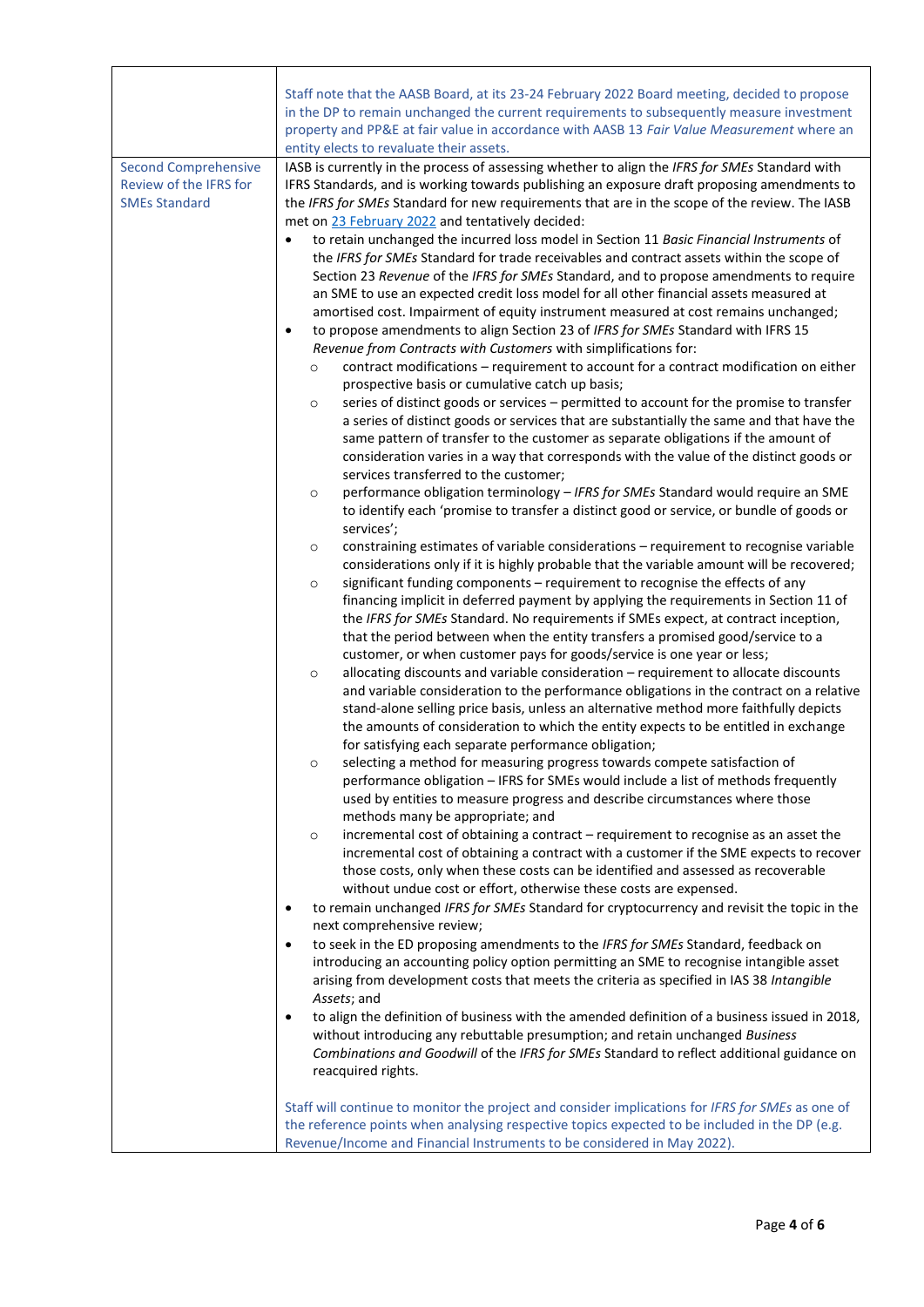### *Research update*

- 7 *[Annual Reports of Australian Not-for-Profit Organisations: Insights from internal and external](https://uwa.us10.list-manage.com/track/click?u=12dc1b6f34543366f3a41dfd5&id=aca43db449&e=aa512e34a4)  [stakeholders](https://uwa.us10.list-manage.com/track/click?u=12dc1b6f34543366f3a41dfd5&id=aca43db449&e=aa512e34a4)* (Judd C., Muir J., Pathirange N. & Shying M., February 2022) is a research study conducted by CPA Australia which examined how NFP organisations use the annual report, including financial statements, to show accountability to their stakeholders. The research was conducted via focus group discussions and communicated the research participants' view on nine themes including the importance of annual reports as a means of providing accountability and links to stewardship, in particular that:
	- (a) production of financial statements gave comfort that an NFP was 'doing the right thing'. However, some participants consider regulation and accounting standards as a burden in the form of red tape, and many NFPs do not have the necessary knowledge to prepare financial statements compliant with the Australian Accounting Standards. While AASB 9 *Financial Instruments* was quoted as useful for boards and management to make important operational decisions, AASB 15 *Revenue from Contracts with Customers,* AASB 1058 *Income of Not-for-Profit Entities* and AASB 10 *Consolidated Financial Statements* were seen as being problematic for some charities and not aligned with user expectations within the sector;
	- (b) management owes a duty of accountability to its members, but some research participants consider that NFP accountability is broader than for-profits because it includes donors and society at large; and
	- (c) challenges with tracking the level of activity in order to report outputs, the ability of NFP organisations to articulate outcomes and different approaches to measurement compounded the challenges in measuring outcomes. Research participants also viewed that requiring service performance information poses a significant challenge to auditors to form an opinion and warned against mandating impact reporting.

Staff consider the research supports other previous research findings that accounting standards such as AASB 15 and AASB 1058 add to the complexity. There are users of financial statements of NFP entities, and these financial statements are a means for management to discharge their accountability to users. Whilst service performance information may be useful; there are difficulties with how this information should be prepared and the cost involved. Staff will continue to engage with relevant regulators in developing service performance reporting aligned with their priorities and be informed by the stakeholder feedback collected as part of ITC 46 *AASB Agenda Consultation 2022 – 2026* which staff will present in the May 2022 Board meeting.

#### *Project timeline and milestones*

| <b>TIMELINE</b> | <b>PROJECT MILESTONES</b>                                                                                                                                                  | <b>TOPIC</b>                                                                                                                                               |
|-----------------|----------------------------------------------------------------------------------------------------------------------------------------------------------------------------|------------------------------------------------------------------------------------------------------------------------------------------------------------|
| <b>APR 2022</b> | Board's deliberations on DP preliminary views                                                                                                                              | <b>Key topics</b><br>Revenue/Income<br>Impairment of non-current assets                                                                                    |
| <b>MAY 2022</b> | Board's deliberations on DP preliminary views<br>Sub-committee (appointed in Feb 2022) to<br>review draft DP and provide feedback to staff in<br>the week beginning 16 May | <b>Financial instruments</b><br>Revenue/Income                                                                                                             |
| <b>JUN 2022</b> | Board's deliberations on DP preliminary views<br>Board's 2 <sup>nd</sup> review of working draft of the DP                                                                 | Any outstanding matters, including any sweep issues<br>Disclosures for the key topics to be included in the<br>DP<br>Consider $2^{nd}$ working draft of DP |

8 There have been no changes to the project timeline and milestones since the February 2022 meeting.